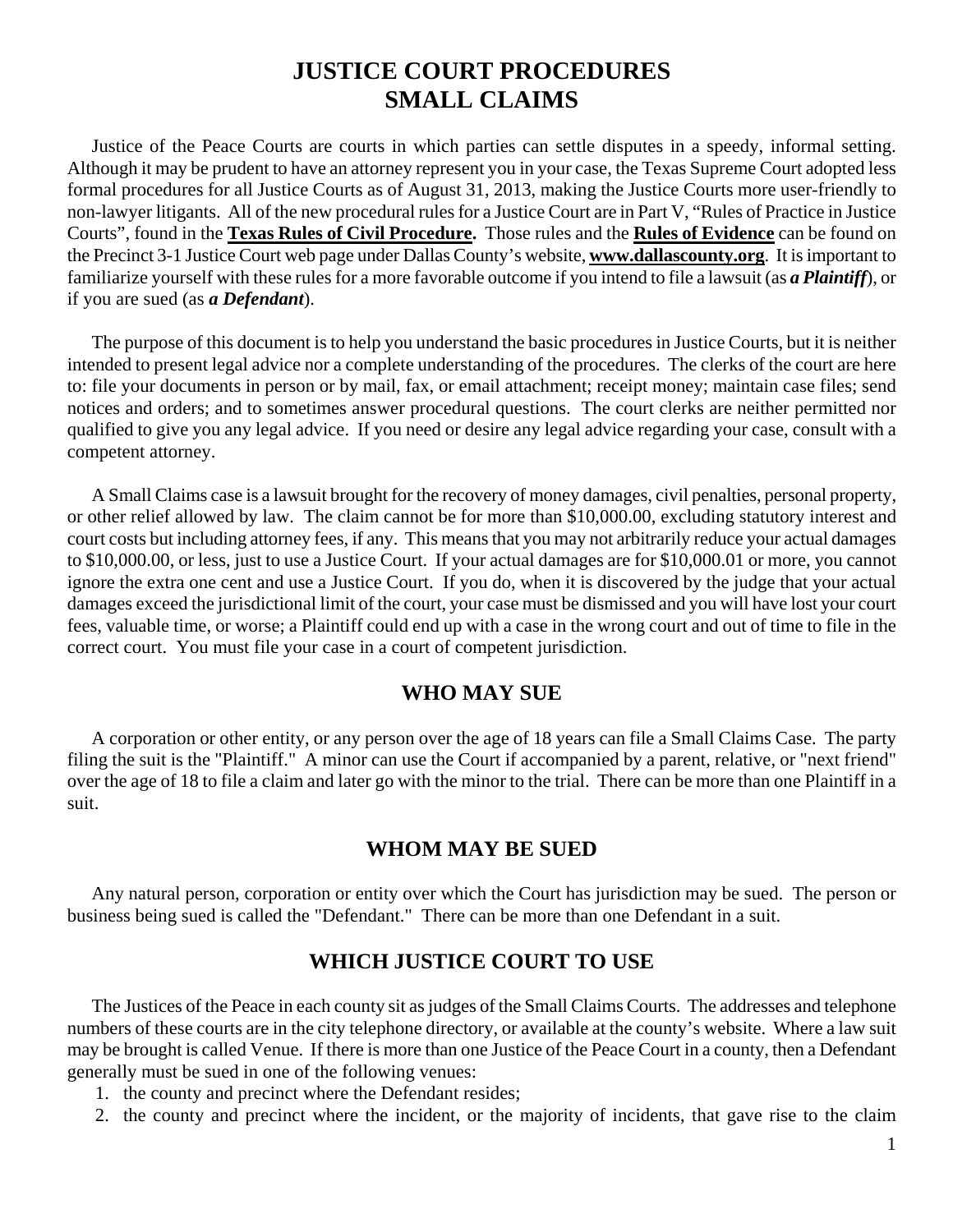occurred;

- 3. the county and precinct where the contract or agreement, if any, that gave rise to the claim was to be performed; or
- 4. the county and precinct where the property is located, in a suit to recover personal property.

Under some circumstances, the Plaintiff may have a choice of courts in which to bring a claim. For example, if the Defendant lives in one precinct but does business or contracted to perform services in another precinct, either precinct can be selected as the place to bring suit.

## **WHEN TO FILE SUIT**

For the Court to be able to act on a suit, the suit must be filed within time limits set by the Legislature. A court has no power to hear a suit that is filed after these set time periods. Many suits must be brought within 2 years after the dispute arose, others must be brought within 4 years. There are other time limits listed in **Chapter 15** of the **Texas Civil Practice and Remedies Code**, also available on the Precinct 3-1 web page. To be safe, you should file suit as soon as you are convinced you cannot recover the money or property on your own, and before 2 years have gone by.

## **TYPES OF TRIALS**

The trial of the case may be heard by the Judge of the Court sitting alone, or upon written request of either party, by a six-person jury. The Texas Rules allow either party to request a jury upon payment of a \$22.00 fee. A written demand for a jury must be filed no later than 14 days before the date the case is set for trial. If the demand is not timely, the right to a jury is waived unless the late filing is excused by the judge for good cause.

In a jury trial, the jury decides the facts of the case to determine who wins. When the Judge hears the case alone, the Judge makes these determinations. Having a trial by Judge alone will generally take less time and be less complicated than a jury trial.

## **HOW TO START THE SUIT**

To initiate a lawsuit, the Plaintiff must file a Small Claims Petition (*forms available from the court or downloadable from the court's website*) with the Civil Clerk of the correct Justice of the Peace Court which includes:

- 1. The name of the Plaintiff or Plaintiffs;
- 2. The name, address, telephone number, and fax number, if any, of the Plaintiff's attorney, if applicable, or the address, telephone number, and fax number, if any, of the plaintiff;
- 3. The name address, and telephone number, if known, of each Defendant;
- 4. The amount of money, if any, the Plaintiff seeks;
- 5. A description and claimed value of any personal property the Plaintiff seeks;
- 6. A description of any other relief requested;
- 7. The basis for the Plaintiff's claim against the Defendant; and
- 8. If the Plaintiff consents to email service of the answer and any other motions or pleadings, a statement consenting to email service and email contact information.

The Plaintiff, or Plaintiff's attorney, must also fill in and sign a Justice Court Civil Case Information Sheet.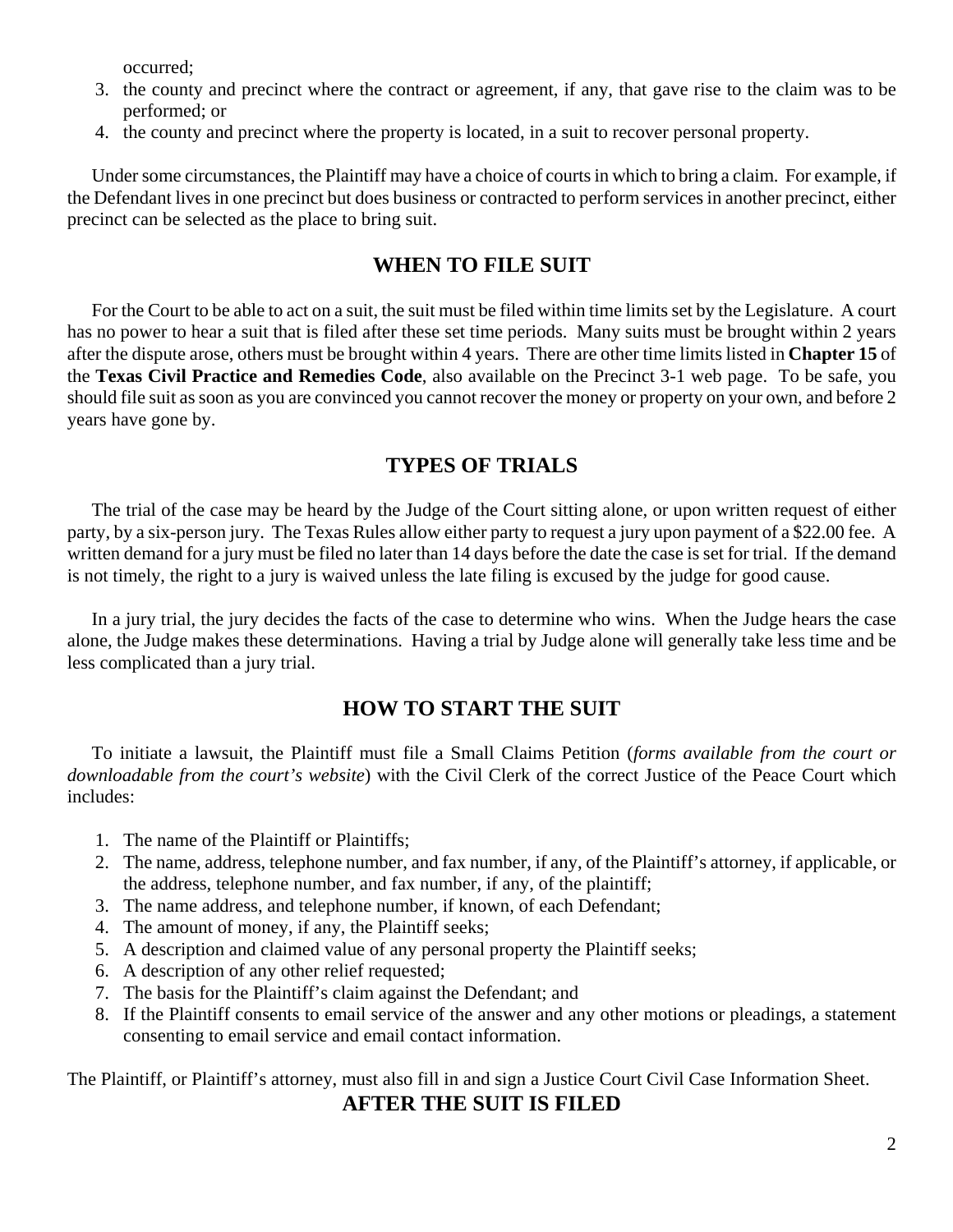Call the Clerk in 2 or 3 weeks to see if the Defendant has been served and find out the exact date of service. **The service date is important** because it must be used to calculate the date by which the Defendant must Answer (*or respond to the claim*). The calculated date is called the *Answer Date,* and is calculated as follows: From the date of service, count 14 days. If the  $14<sup>th</sup>$  day is a day the court is open, the Answer is due by 5:00 p.m. on the  $14<sup>th</sup>$ day. If the  $14<sup>th</sup>$  day is on a Saturday, Sunday, or legal holiday, the Answer is due by 5:00 p.m. on the next day that is not a Saturday, Sunday, or legal holiday. **Verify this date with the Clerk.** 

If the Defendant does not respond to the suit by the answer date, the Plaintiff wins by simply appearing in court and asking for a *default judgment*. The Plaintiff must still, however, prove the amount of money due him, and if any Defendant is a natural person, present the court with an Affidavit of his/her military status; or,

If the Defendant does respond in writing by the answer date and disputes the claim, the case will be set for trial. The answer date, however, is not the date of the trial. After a response has been filed with the court, ask the clerk when the case may be set for trial.

Once a trial date has been set, ask the Clerk to issue a subpoena *(which will order a witness to appear at trial)* for any witness needed to prove the claim who will not come unless they are so ordered by the Court. The full name and address of a witness are needed for a subpoena to be issued. A fee must be paid for each subpoena requested.

### **THE TRIAL**

If the Defendant has received proper notice of the trial but fails to appear in court at the appointed time, the Judge will grant a post answer default judgment against the Defendant. The Plaintiff must still be present for the trial and prove the amount of money due, and ask the Court to enter a default judgment against a Defendant. If the Plaintiff does not appear at the trial, then the Judge may enter an order dismissing the case.

If the case does go to trial, both the Plaintiff and Defendant must be in Court at the time of the trial, must dress appropriately, and must not be late. The Plaintiff and Defendant must bring to Court that day any evidence *(such as receipts, invoices, canceled checks, photographs, etc.)* that they wish to present to the Court, and any witnesses they intend to have testify for them during the trial.

When the case is called to trial, the Judge will ask both parties whether they are ready to proceed with the case. At this point, the parties and all witnesses will be sworn and the trial will begin.

Proceedings in Justice Courts can be less formal than in other civil courts. The judge will direct all parties and witnesses throughout the proceedings as to if and when it is their turn to speak. All parties are required to follow the court's instructions and to be polite and courteous to all other parties and to all witnesses.

The Plaintiff's side of the case will be presented first. The Plaintiff should offer any documents or other supporting evidence which support the Plaintiff's claim and present any witnesses. The Judge may ask questions to clarify some of the points necessary to reach a fair decision, or to help move the case along. The Defendant may then be entitled to ask questions of the Plaintiff and any witnesses.

After the Plaintiff's case is completely presented, the Defendant will have an opportunity to present the Defendant's side of the case. It may be the Defendant's position that the Plaintiff is wrong in the way the Plaintiff says the events occurred. The Defendant may say that the Plaintiff's account of the events is correct, but that the Plaintiff is demanding too much money. The Judge can question the Defendant and any of the Defendant's